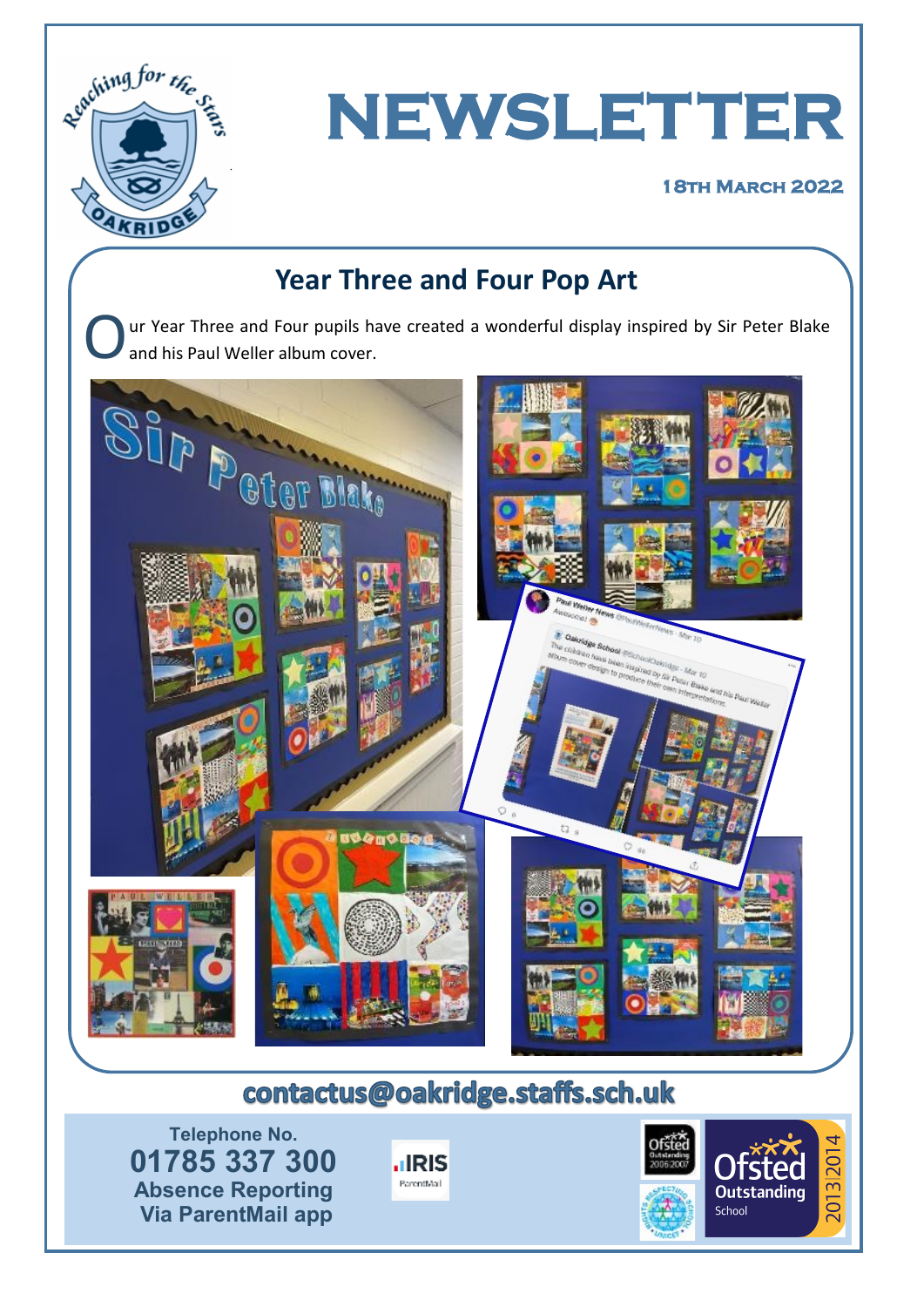#### **Non-Uniform Day**

T hank you to everyone who has made a donation and come into school today wearing non-uniform.

We are pleased to announce that we have raised £303.00 for Comic Relief and £415.00 for the Ukrainian Appeal which is fantastic.

There is still time to make a donation to the Ukraine via your Parentpay Account or if you would like to make a donation to Comic Relief please follow the link below:-

 $h$ ttps://app.parentpay.com/ Par ent Pay Shop / Foc / Default. as px? [shopid=7003](https://app.parentpay.com/ParentPayShop/Foc/Default.aspx?shopid=7003)





∢

£25,000 Jackpot

 $4)(2)(2)(2)(1)(6)$ 

 $4(0)(9)(7)(5)(7)$ 

Sat 12 Mar 2022

£10.50 - won by Ms G (STAFFORD)

#### **Year Four Pyramid Concert**

O n Tuesday and Wednesday evening our Year Four pupils took part in the annual Pyramid Concert at Walton High School.

Our pupils were joined by children from Barnfields Primary School, Berkswich Primary School and Leasowes Primary school who all feed into Walton High School.

The theme of the evening was 'Celebration' and the children all performed wonderfully.

## **Foundation Stage Mothers Day Coffee Morning**

O

n Thursday, 24th March we will be holding a coffee morning for mums of children in our Foundation Stage to celebrate Mothering Sunday. The children will be singing some songs and sharing a few special surprises! The coffee morning will take place in the hall from 11am.

> We hope you can join us and look forward to seeing you there. If you are unable to attend and another family member would like to come along instead then they are more than welcome.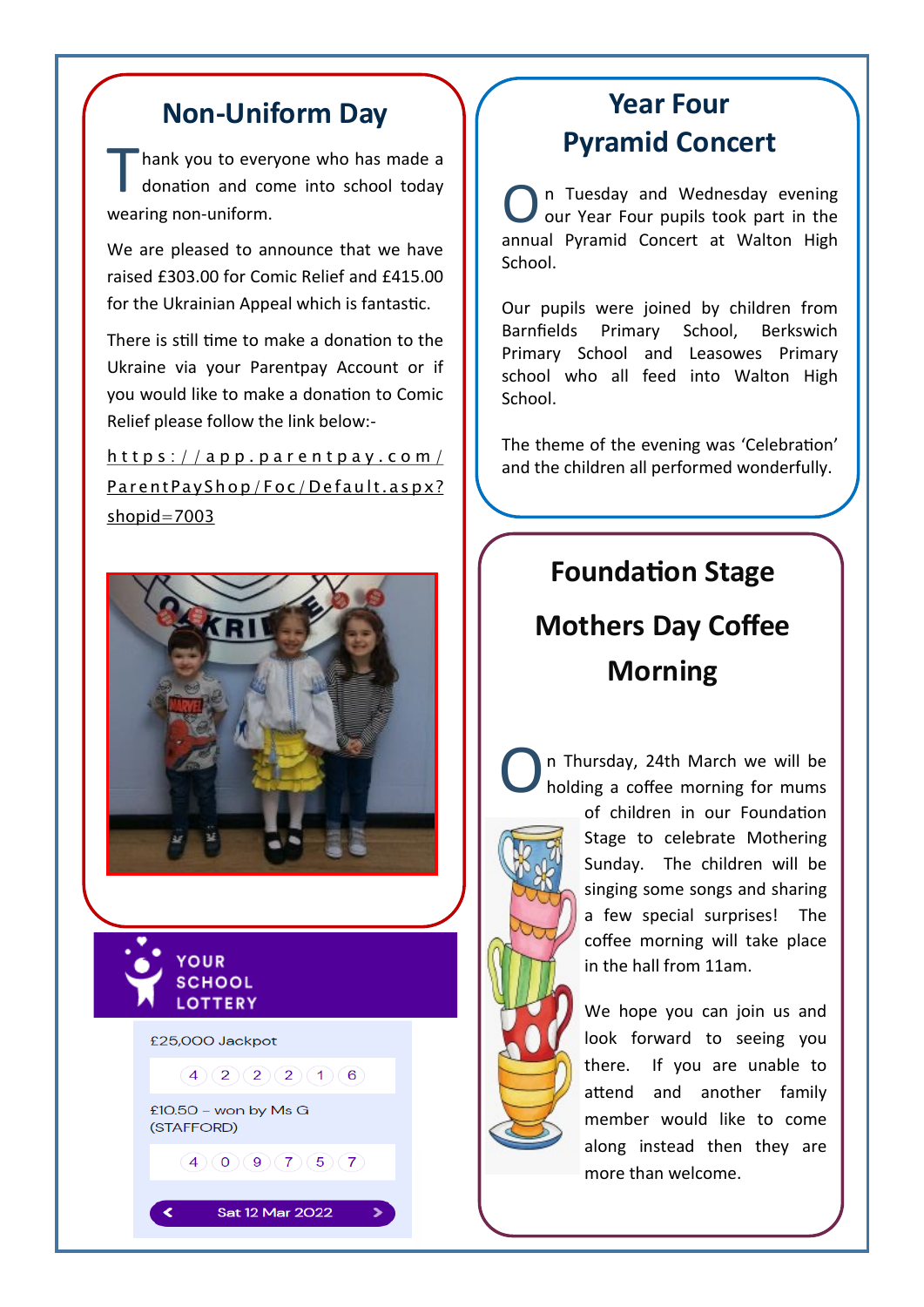## **School Uniform Reminder ~ Trainers ~**

 $\bigwedge$  e have noticed that a growing number of children have started to come into school wearing trainers.

Could we please remind you that trainers should only be worn to school on the days on which your child has PE. On other days they should be wearing black school shoes as detailed in our school uniform policy.

Thank you for your co-operation.

#### **Nursery Applications**

O ffers of places to our school Nursery for September 2022 will be issued on Monday. If you would like to accept a place could you please let us know by Wednesday 27th April at the latest by replying to the email containing your offer.

If you are expecting to receive an offer and do not hear from us could you please check your junk email address.

Thank you.

### **Year One and Two Visit to Twycross Zoo**

O n Tuesday 29th of March, as part of their Science learning, Years One and Two are visiting Twycross Zoo. During the day the children will explore animal classifications, habitats and food chains and complete a variety of learning activities to supplement their science learning.

We will leave school at 9.00 am and return at approximately 4.00pm. Children should wear school uniform and a waterproof coat. Children will need a packed lunch for dinnertime, could you please put this in a backpack so the children's hands can be kept free.

If you wish to order a school packed lunch please complete and return the attached form below by **Wednesday 23rd March at the latest**.

Contributions of £24.50 are invited towards the cost, payable via your ParentPay account.



#### **Year One Mother's Day Celebration**

O ur Year One children will be holding a special Mothers Day celebration next Friday. The celebration will take place in their classroom at 2.45pm at the end of the school day and we ask that due to the size of the classroom, that only one parent or carer attends.

Year One look forward to seeing you there!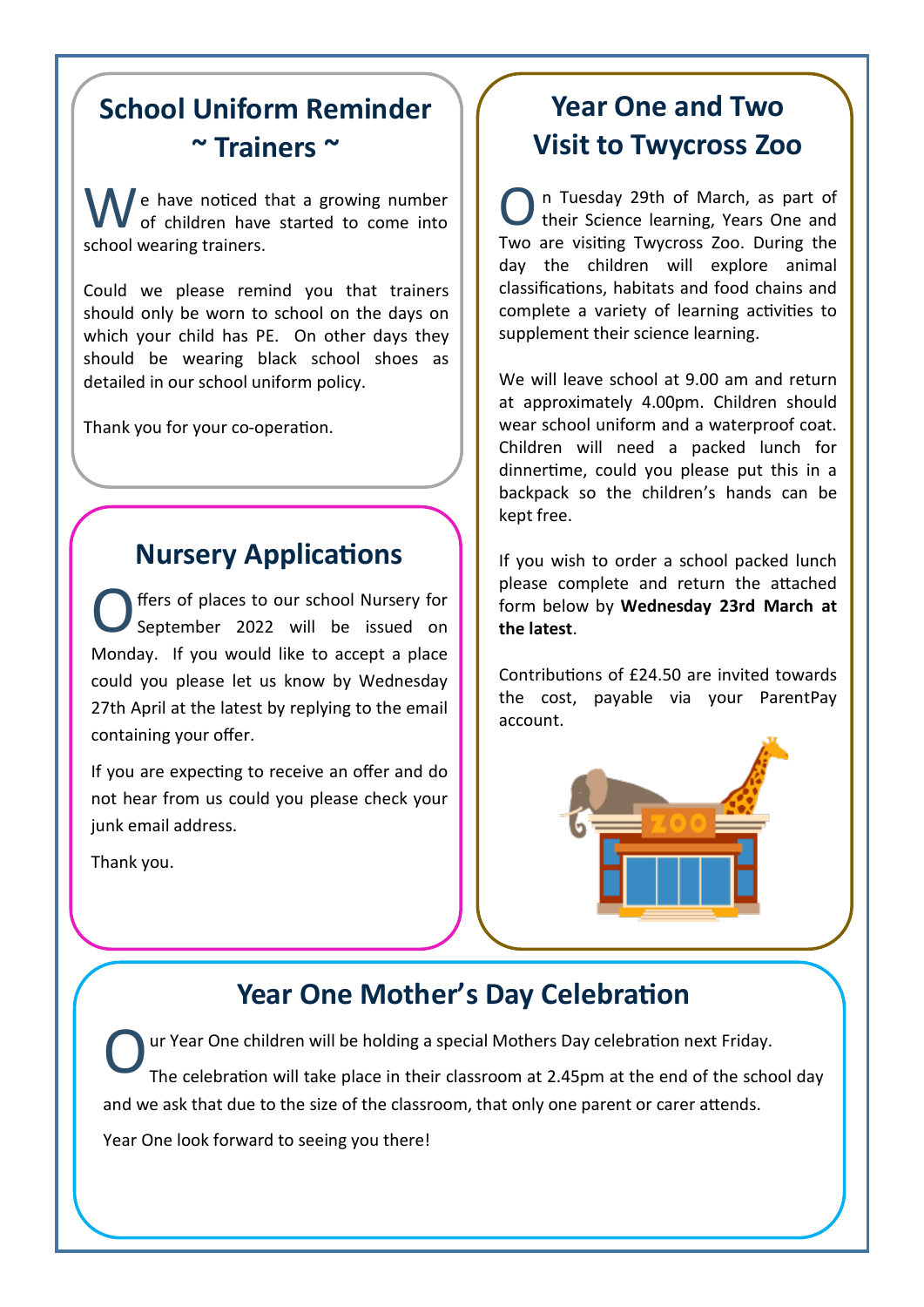#### **SDPSSA: Cross-Country Series 2022 – Race 2**

O n Tuesday, our girls' and boys' cross-country teams travelled to Cannock Chase, to take part in the second of 3 races in this year's district cross-country series.

Last week, the two teams performed really well in the first race at Rowley Park, which meant that the boys were in second and the girls third in their respective tables, heading in to this race.

The course at Cannock Chase (Marquis Drive) is a tougher course than Rowley Park as it is longer, and involves more variable terrain. However, the girls started quickly, as they disappeared behind the trees and in to the distance. As they headed towards the finish line, we could see Alaynna was comfortably in second, followed by some more Oakridge blue in the distance. Our top 4 finishers were Alaynna (2<sup>nd</sup>), Elsee (12<sup>th</sup>), Georgia (22<sup>nd</sup>), and Lily (31<sup>st</sup>) – giving us an overall score of 67, which was very similar to last week. Ayla, Ros and Elsie all provided fantastic support and played a key role in pushing the other schools' runners further down the standings. A special mention goes to Ros who improved a whole 10 places from last week – going from  $58<sup>th</sup>$  to  $48<sup>th</sup>$ , after dedicating her time to training and improving her performance. This shows great resilience, well done Ros!

As always, the boys' race followed the girls', and the boys were hoping to build on a fantastic score from race one. There was a couple of changes to the boys' team from last week as George returned from illness, and Shay replaced Todd who was unavailable. As the race neared its conclusion, we could see a dense concentration of Oakridge blue near the front of the pack. Our top 4 finishers were Will (12<sup>th</sup>), Euan (14<sup>th</sup>), Henson (15<sup>th</sup>), Oliver (19<sup>th</sup>) – giving us a total of 60. Well done to George who came 28<sup>th</sup>, Oliver 34<sup>th</sup>, and Shay 38<sup>th</sup>. Special recognition goes to Olile for finishing 8 places higher than last week, well done Ollie!

Well done to all of the runners in both of our teams who gave everything they had, and left nothing out there on the course! As always, they were a credit to our school and should be proud of their achievements. We received the overall results via email on Wednesday afternoon, and our boys' team are still in second – just 8 points behind Leasowes. Our girls' team have solidified their place in 3<sup>rd</sup> – putting some distance between themselves and Barnfields in 4<sup>th</sup>.

It is wonderful to have both teams in with a great chance of securing a medal at the final race next week. Next week's race will take place at the same venue – Nine Gates Car Park, Marquis Drive, Cannock Chase. Please feel free to come and cheer on the team. It was great to see so many parents of children who weren't competing, supporting the runners this week. This really epitomises the Oakridge Way.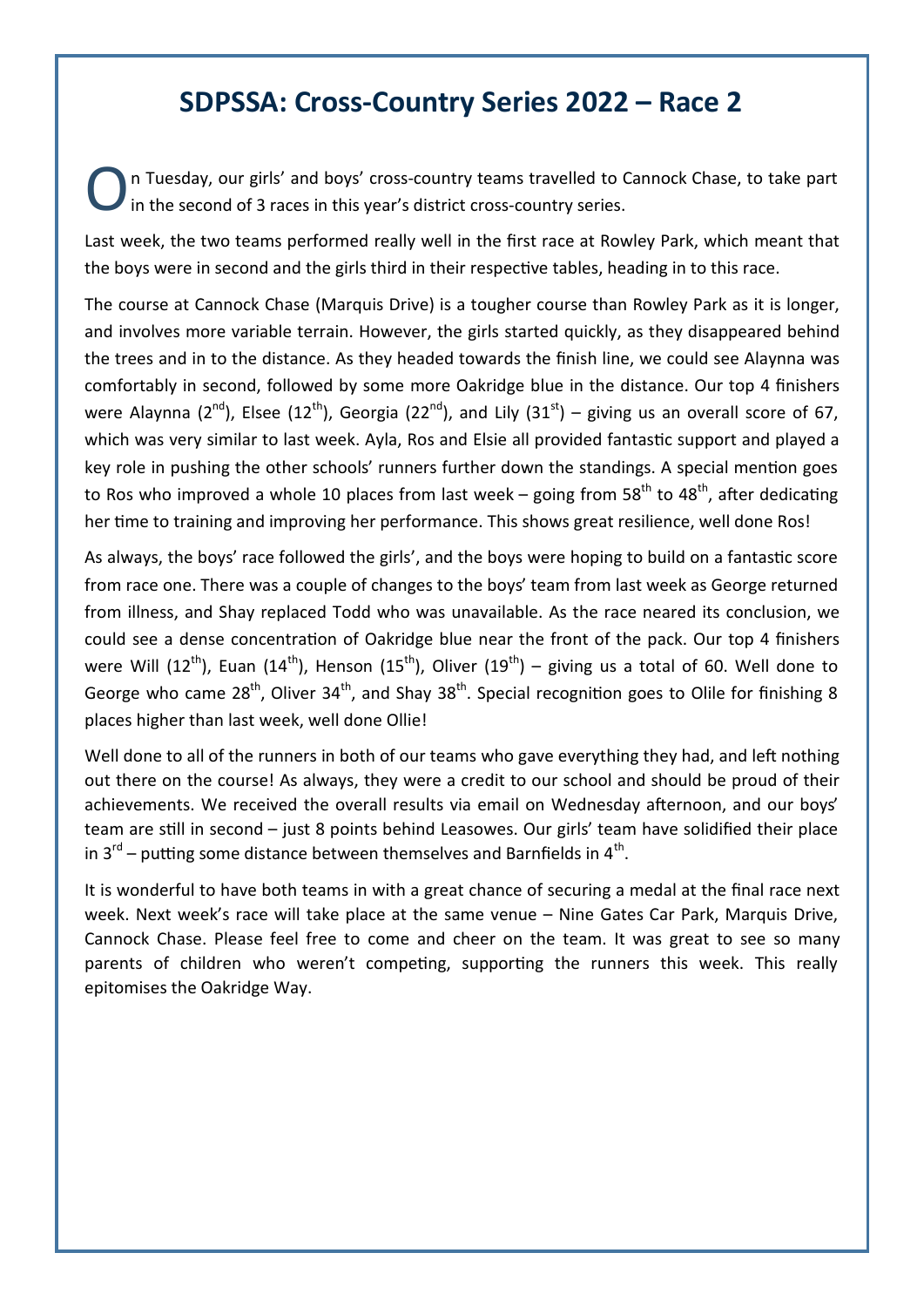#### **Stafford & Stone School Games: District Netball Competition**

O n Tuesday, a group of children from Oakridge travelled to Stafford Grammar, to represent our school in the school games: district schools netball competition. We were pleased to be able to enter two teams in to the competition; giving as many girls as possible, the chance to play in a sporting event for their school.

The format of the day was a 'mini-league', with the 8 competing teams, playing each other once. 3 points were awarded for winning a match, 1 point for a draw, and 0 for a defeat. At the end of the afternoon, points would be calculated, and the top 2 teams would progress to represent Stafford & Stone at the County Finals in Stoke-on-Trent, later this year.

The first match of the afternoon saw the two Oakridge sides (Owls & Otters) actually play against each other. The final score was 6-0 to the Owls.

In the second game, Otters improved significantly, giving Stafford Prep Sharks a run for their money in a tight game. Otters eventually lost 3-1. In game 3, Otters made further improvements, and deservedly managed their first win – beating Veritas 1-0. The  $4<sup>th</sup>$  and  $5<sup>th</sup>$  games proved tough, as Otters faced Berkswich, and Stafford Prep Seals – losing 3-0, and 6-1 respectively. After a couple of heavy defeats, it would have been easy for the Otters to drop their heads at this point, but they did nothing of the sort. They picked themselves up, encouraged each other, and perfectly demonstrated the Oakridge Way. Their reward was a well-earned 1-1 draw in their  $6<sup>th</sup>$  match, against Parkside. The  $7<sup>th</sup>$  and final match ended 6-0 to St Patrick's. Otters finished with a total of 4 points from their 7 games, meaning they finished in  $6<sup>th</sup>$  place. We were all really proud of the way the girls stuck together as a team, and made big improvements as the tournament went on. Well done to Isla, Rubie, Bria, Kitty, Isla, and Pippa who cast a wonderful shadow, and represented our school brilliantly.

On to the Owls now, who were hoping to build on their win against the Otters in the opening match. In the  $2^{nd}$  game, the girls continued to play some lovely netball, beating Parkside 3-0. Game 3 saw Owls fall to their first defeat – 2-0, against St Patrick's. However, Oakridge responded brilliantly in games 4 and 5, beating Berkswich 6-1, and Stafford Prep seals 4-0. Game 6 ended in a hard-fought 0-0 draw against Stafford Prep Sharks. After a run of good results, we knew a win in our final match would give us a great chance of reaching the County Finals. As the game started against Veritas, Owls quickly raced in to a 2-goal lead. However, Veritas responded quickly, and it was 2-2 in no time! Owls managed to compose themselves, and finished the game strongly, scoring twice more to give us 4-2 win. We were confident that our total of 16 points from our 7 games would be enough to secure a top 2 finish, and a place at the County Final. The results were announced, and St Patrick's had won the competition with 7 wins from 7. Then came the news we had been waiting for, our total of 16 points was enough to secure 2<sup>nd</sup> place on the day, and seal our place at the County Finals. Well done to Eleanor, Alaynna, Georgia, Lottie, Elsie, Charlotte, and Julia on a fantastic achievement! We will look forward to representing the District of Stafford and Stone at the upcoming Staffordshire County Finals Day.

Thank you to all of the parents who came to cheer on the teams.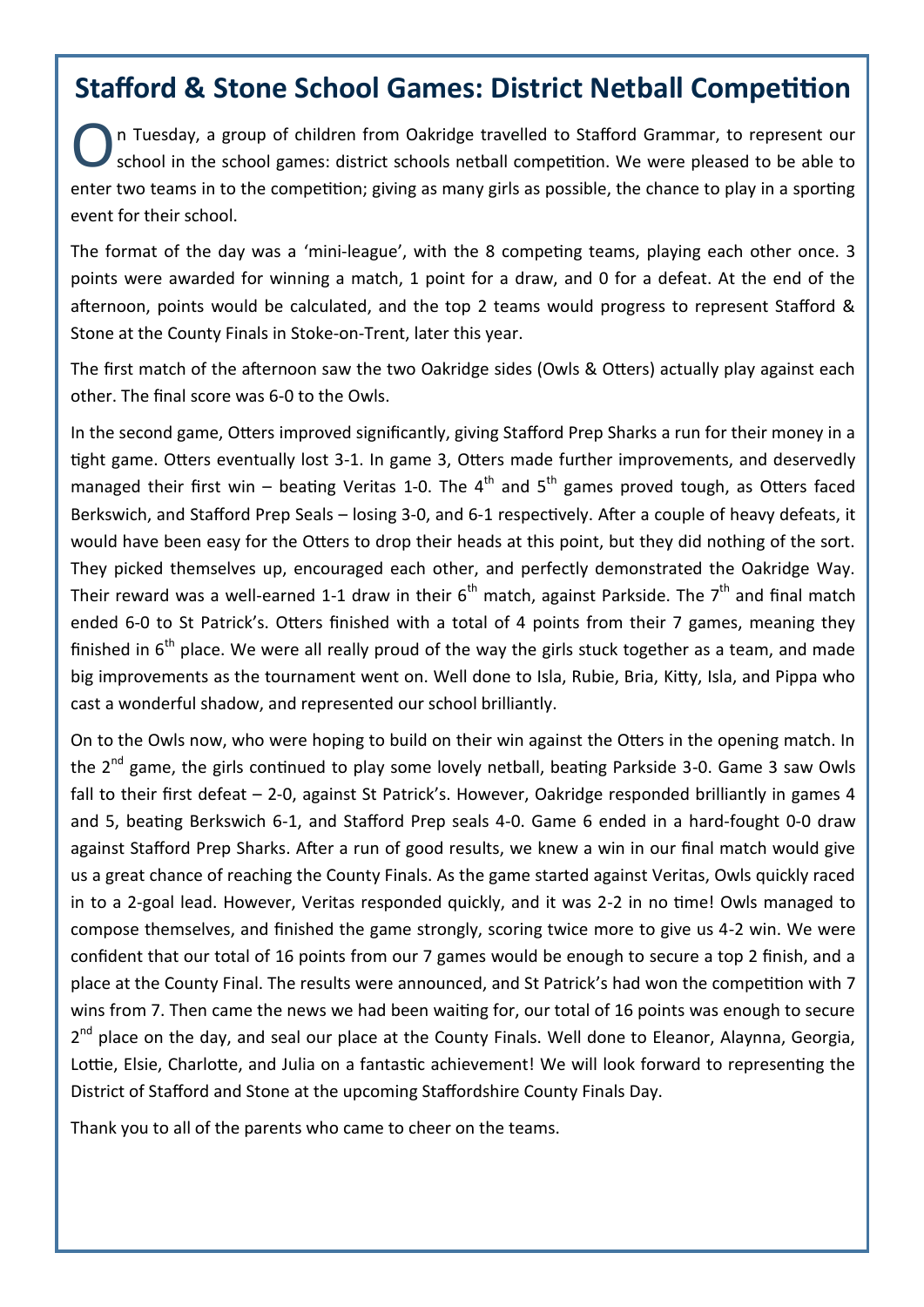#### **Staffordshire Schools' F.A. County Cup Semi-Final**

O n Wednesday, our Under 11s boys' football team played their County Cup Semi-Final Match. Everyone was incredibly excited as we had only ever reached this stage of the competition once before. We had produced some fantastic performances up until this point, and we knew that if we could manage another, we would have a great chance to reach the final, for the very first time!

We chose to play the match at Walton High School, hoping that the bigger pitch would help our team to play the fantastic football which they are capable of. As we arrived, the conditions could hardly have been worse, with relentless wind and rain. We knew this would make things even tougher for us, but were determined not to let the weather get the better of us. Our opponents on the day were Sutherland Primary Academy from Stoke-on-Trent, who had beaten some good middle school teams on their way to the semi-final, so we knew we were in for a tough game. We had beaten Sutherland earlier in the year in the 7-a-side County Finals day, which gave the team an added boost of confidence.

As the game started, it was clear that it was going to be difficult for either team to really get the ball down and play. The first 10 minutes were quite disrupted with a lot of throw-ins and goal kicks. After a quarter of an hour, Oakridge started to find their feet, with Will and Miller controlling the midfield, playing forward passes and linking up well with Henson. By the end of the half, Oakridge were well on top, creating some promising openings, but without really testing their goalkeeper. The half-time whistle sounded with the score at 0-0. The players regrouped at half-time, knowing that if we continued to play positively, we would have chances to win the game. 10 minutes in to the second half, Oakridge deservedly took the lead, after a long-range effort from Miller skidded off the wet turf and over the keeper. The goal gave us great confidence and our attacks really started to flow. creating chance after chance. We were desperate for a  $2^{nd}$  goal – hitting the post twice, and forcing their goalkeeper in to some good saves. Finally, with 10 minutes left, Oakridge made the game safe. A wonderful team move saw Laurie burst clear down the right-hand side. His shot was parried by the goalkeeper, but following in was George who tapped the ball home to make it 2-0. Sutherland mounted some pressure towards the end but our defence held strong to secure the victory, and seal our place in the final.

All of the boys were delighted at full-time, as they celebrated in the rain! Oakridge have performed brilliantly throughout this competition, and are worthy finalists. The team has a wonderful balance of technical skill, tactical intelligence, but most of all, big hearts and a willingness to fight for their friends and teammates – they are a joy to coach and to watch. A huge well done to Leo, Huwi, Oliver A, Oliver B, Euan, Will, Miller, Laurie, George, Henson, and Todd who have created Oakridge history! You should be very proud of yourselves!

The final of the competition will take place in May, and the venue should be Stafford Town FC. We believe that this will take place one evening, to allow staff, parents, and children from both schools to come along and watch the match.

Thank you to all parents, grandparents, siblings, and even some ex-pupils who came to cheer on the team in the rain, we hope you enjoyed the game!